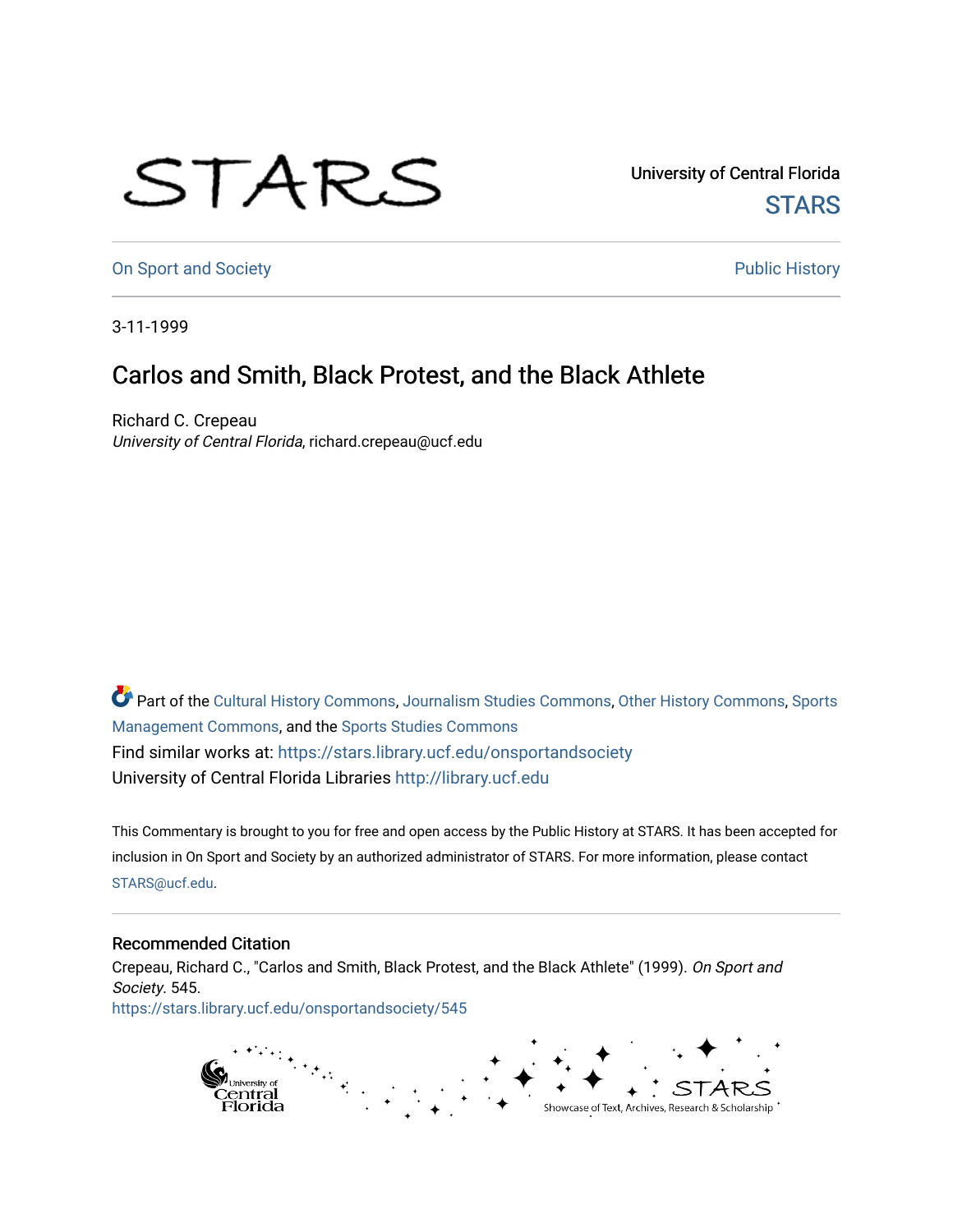## SPORT AND SOCIETY FOR H-ARETE MARCH 11, 1999

On of the most indelible images of sport in the Sixties was the picture of Tommy Smith and John Carlos standing on the victory podium with their black gloved fist salute during the playing of the American national anthem. That image returned to me this past week when ESPN presented a three-part series on the social role of the Black Athlete.

Ironically this symbol of the decade was in a way the result of the failure of the attempt by Harry Edwards to organize a boycott of the Olympics by Black Americans. Lew Alcindor of UCLA was the most prominent black athlete to refuse to participate in the games. When the boycott failed Edwards called for black athletes at the games to protest in their own way. Thus Smith and Carlos' gesture of defiance.

The 1968 Olympic Games in Mexico City came in the middle of the most eventful year of a turbulent decade. In the mid-sixties Black athletes were caught up in the struggle for civil rights and by Muhammad Ali's defiance of the draft. A more successful boycott took place against the 100th anniversary of the New York Athletic Club Track and Field Event. Other issues in the air were the participation of South Africa and Rhodesia in the Olympic games, the racial policies of the Mormon church and therefore athletic participation against Brigham Young, the hiring of black coaches and assistant coaches at all levels, and the "stacking" practices common in many sports.

Coaches found they were dealing with a new kind of athlete who resented their racism and refused to conform to the dictatorial control over their personal lives. In addition to issues of dress codes and hair length, black athletes were called upon to take up causes of civil rights and war, and many did. Coaches were in shock at what they termed the "ungrateful" attitudes being expressed by the black athletes.

Much of course has changed over the years. At the end of the century the black athlete is a much more commonplace figure, is making much more money from sport, and in a few cases making undreamed of sums in endorsements. In some ways the black athlete is in a much more powerful position in society than ever before. This may explain why some are surprised by what seems like a relatively quiescent attitude on the part of black athletes toward social issues and racial issues.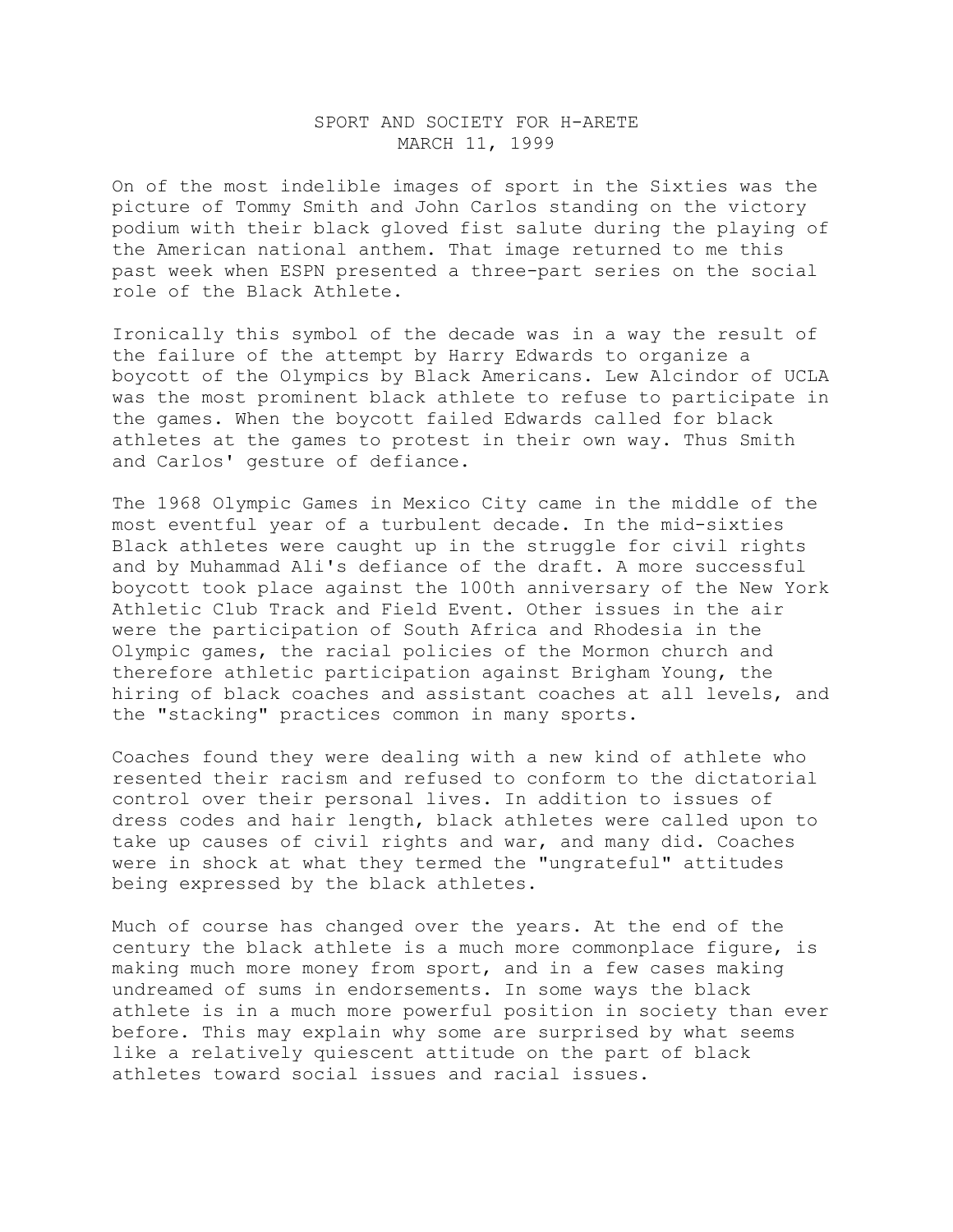Not surprisingly the highest profile black athlete in the world, indeed the highest profile athlete of any color or gender, Michael Jordan has taken a great deal of criticism on these issues. Michael has been pressed to comment on the labor policies of Nike in Asia. Arthur Ashe criticized Michael for his failure to endorse Harvey Gant in his race for the Senate against Jesse Helms; an election whose outcome might have been within Michael's to reverse. Indeed Michael has been urged to support any and every cause, racial and non-racial. For the most part he has declined the numerous invitations, choosing instead to keep a very low profile on such issues.

Jim Brown, Hall of Fame football player and social activist, wondered aloud last week what Michael Jordan is doing. Brown said that with all that money and power Jordan ought to be the boss of something. Indeed, Brown wonders if Michael is the boss of anything, especially himself.

Defenders of Michael point out that he has given extensively to the United Negro College Fund, to teachers, and to many other causes. Defenders of the modern black athlete point out that the charitable contributions and activities of these athletes are quite extensive.

What remains clear however is that mass marketing of people, whether they are athletes or not, requires that person to avoid what marketing people term "negative publicity." Among other things this means avoiding public controversy and conflict of any kind. For the black athlete it means avoiding taking controversial public positions on issues of public concern. More precisely, avoiding any public stance on racial issues such as the hiring of coaches, the makeup of front offices, or the labor policies of companies with whom they have endorsement contracts.

In point of fact the first casualty of any controversy is endorsements. For the black athletes who have had difficulty getting white companies to give them endorsements in the first place, caution is the most important guide in any judgement involving their public persona. The more endorsements they have, the less freedom they have. They may have more money, but it often comes at the cost of the power to effect change.

Still it is difficult to understand the black athletes of the late 90s who numerically dominate professional sports and big time college sports, but who refuse to involve themselves in such basic issues as coaching, executive, and ownership opportunities. Their silence is eloquent and speaks to the fear